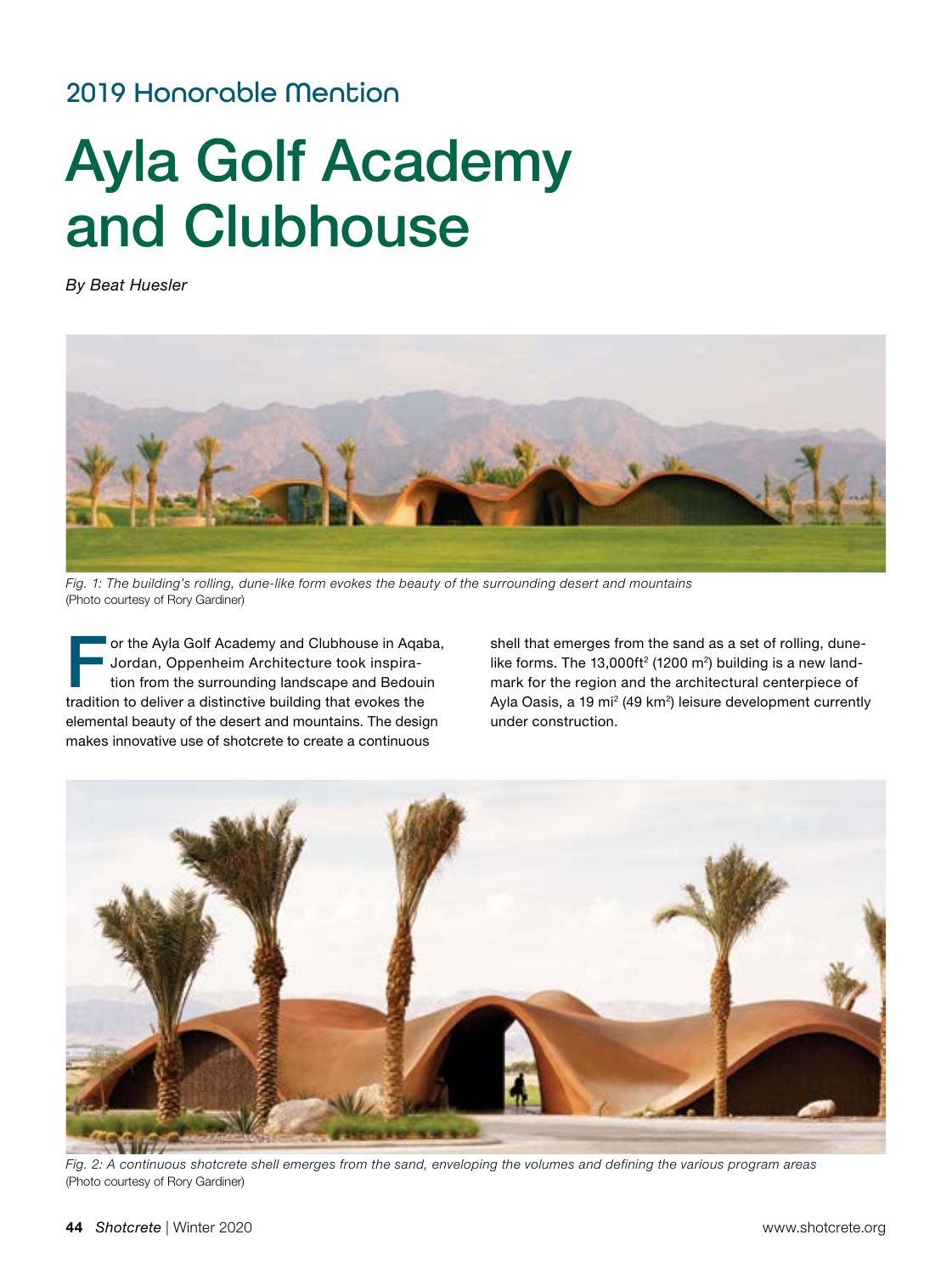### INTERIOR

Rather than traditional wall and roof structures, interior spaces are defined by undulations in the shotcreted concrete shell. The Clubhouse arrays retail areas, banquet halls, lounges, spa, and wellness components, while the Golf Academy includes retail, dining, and an indoor/outdoor swing analysis studio.

The design of the interiors takes its cues from Bedouin heritage. Sunlight filters through perforated corten steel screens that evoke Arabic mashrabiya, traditional window screens that introduce natural light to spaces without compromising privacy. Jordanian patterns inspired the triangular openings of the screens, while the colors of the surrounding mountains are echoed in the tones of the shotcrete and rustic metals. Throughout the building, curved openings frame glimpses of the golf course and the Aqaba Mountains. The interiors are finished in the same shotcrete as the exterior, creating a unified and aesthetically cohesive building.

#### SHOTCRETE ADVANTAGES

Shotcrete was crucial to achieving the building's complex, flowing geometries. Using it, Oppenheim was able to build the structure using native materials and local construction labor. The resulting building achieves its distinctive shape economically while retaining all the advantages of traditional concrete construction, including its strength, durability, and low permeability. Further, shotcrete made for a highly



*Fig. 3: Perforated corten screens, inspired by traditional Arabic mashrabiya, introduce filtered sunlight to the interiors*  (Photo courtesy of Rory Gardiner)



*Fig. 4: The shotcrete was mixed with local materials and dyed with a pigment sourced from the nearby hills, further linking the building with the landscape*  (Photo courtesy of Rory Gardiner)